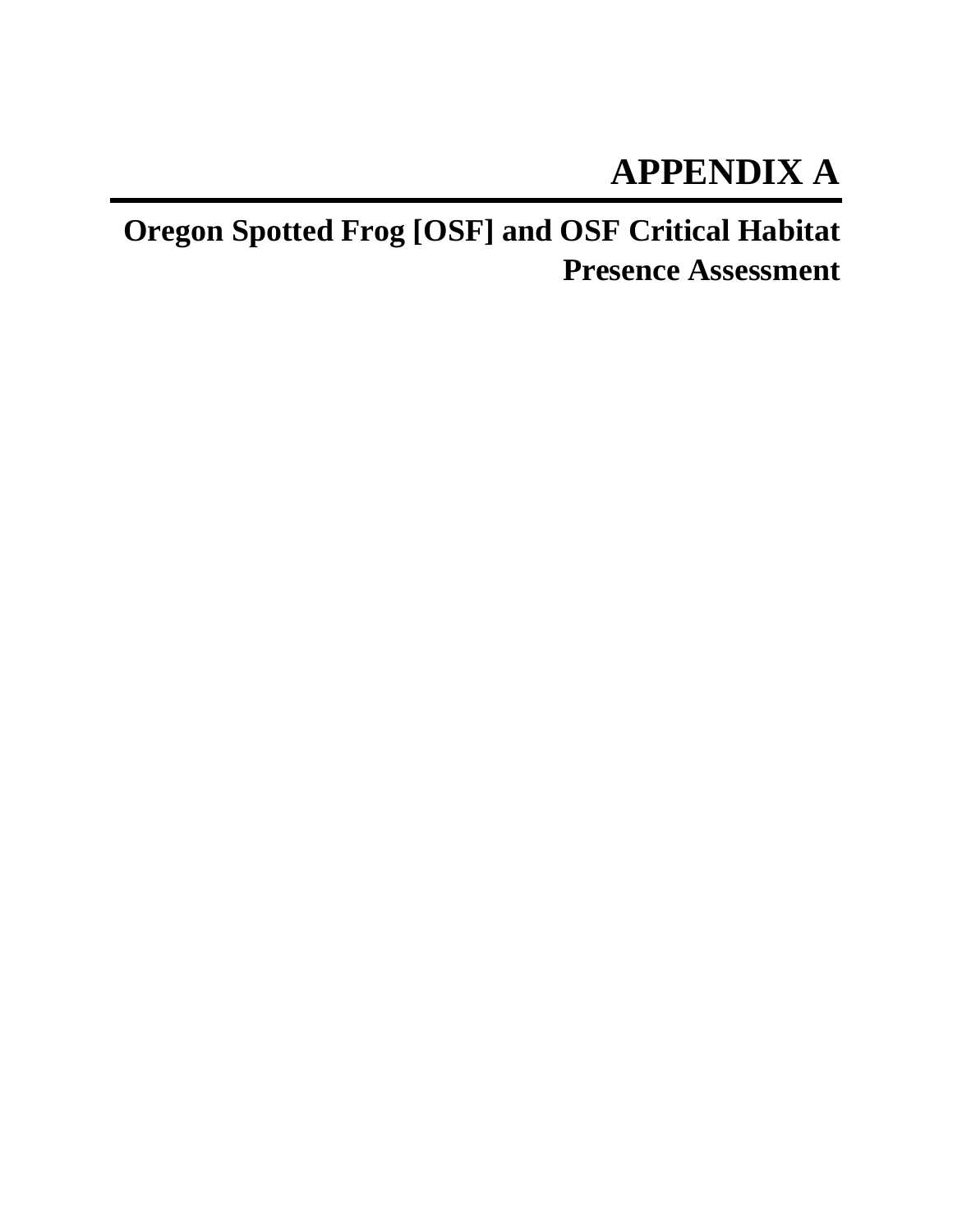# **Oregon Spotted Frog and OSF Critical Habitat Presence Assessment**

February 17, 2015

Use the following questions to determine if you should complete an Oregon Spotted Frog or OSF Critical Habitat assessment.

- 1. Is the project in one of the following watersheds? (These are mapped as USGS HUCs (10 and/or 12) in the WSDOT GIS workbench with the exception of the Green River in Kent, which is only part of a HUC – see OSF map attached.) Baker River, Black River-Chehalis River, Chambers Creek-Frontal Puget Sound, Chapman Creek, Finney Creek-Skagit River, Fraiser Creek, Green River Kent, Lacamas Creek, Lower Nisqually River-Frontal Puget Sound, Lower Snoqualmie River, Lower Trout Lake Creek, Outlet Creek, Quilceda Creek-Frontal Possession Sound, Samish River, Skagit River-Frontal Skagit Bay, South Fork Nooksack River, Sumas River, Wallace River-Skykomish River, and the Woods Creek-Skykomish River. If yes go to question 2, If no – no effect for OSF and OSF CH.
- 2. Is the project in Oregon Spotted Frog Critical Habitat? If yes, evaluate the project using the on-site screening tool to describe the suitability of the critical habitat. If no  $-$  go to question 3.
- 3. Is the project likely to impact any aquatic (pond, channel, ditch, river, stream, lake) or wetland (including seasonally flooded pastures, disturbed or farmed wetlands etc.) habitat? If yes, evaluate the project using the on-site screening tool. If no, document the effect determination: most likely a no effect or NLTAA depending on the findings of the analysis.

**Use of the screening tool**: The assessment should be applied to the area that will be potentially impacted by the project (action area). The action area should consist of the project site plus all upstream or downstream areas where impacts from activities may occur (for example, hydrological variations).

A separate assessment should be made for the OSF, as an individual of the species, and OSF critical habitat. If the action area is entirely or partially within critical habitat, the action area will need to be screened for the presence of any component of the primary constituent elements (PCEs) (see below for the PCEs). If any of the components of the PCEs are present within the action area, the impacts to critical habitat must be analyzed.

#### Office Oregon Spotted Frog Screening Model.

Use the following GIS layers/information or most current versions of the GIS layers to determine whether the action area may contain potentially suitable habitat for Oregon spotted frog. These layers can help to inform whether the PCEs of critical habitat may be present; however if the action area is entirely or partially within critical habitat, a site visit may be required.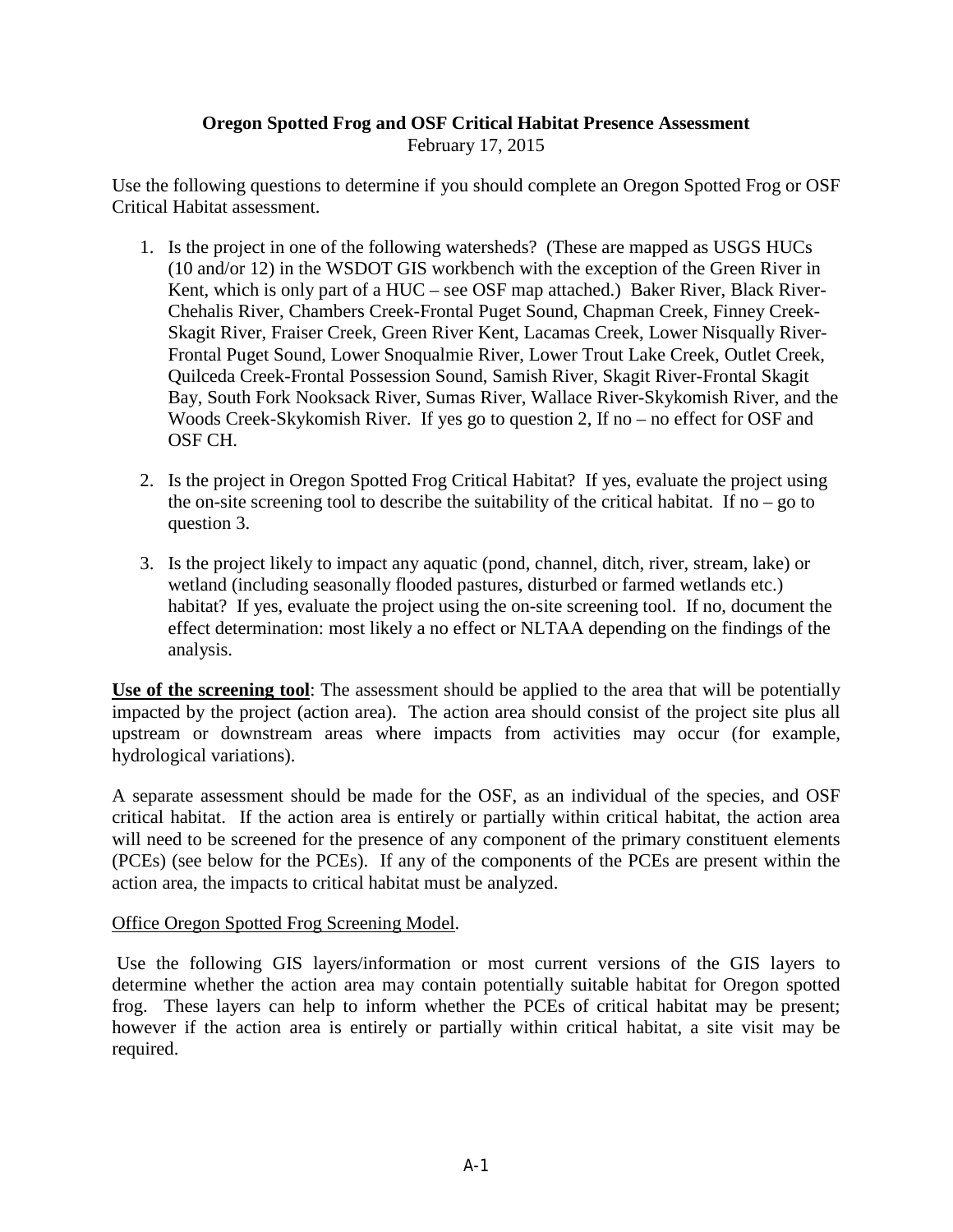- a. Evaluate the soils: Do the soils consist of loams (silt, clay, fine sandy gravelly, cobbly and stony), mucks ( e.g. Semiahmoo, Mukilteo), Loamy sands, or other poorly drained fibisols, mesisols, organic cryosols, gleysols or umisols.
- b. Evaluate project site elevation For projects in the Lower Trout Lake Creek, Fraiser Creek, Outlet Creek and Chapman Creek HUCs, does the action area lie between sea level and 2,650 feet? For the all other OSF HUCs, does the action area lie between sea level and 1,100 feet in elevation?
- c. Do any of the following types occur within the action area? (do not assess for OSF if the attributes are within marine, or brackish, or tidally influence bodies of water)
	- i. Washington Department of Ecology 2011 Modeled wetland layer/grid code attributes
		- Grid Code 1, Class\_Name Potentially Disturbed Wetlands
		- Grid Code 2, Class\_Name Palustrine Forested Wetland
		- Grid Code 3, Class Name Palustrine Scrub/Shrub Wetland
		- Grid Code 4, Class\_Name Palustrine Emergent Wetland
		- Grid Code 9, Class Name Water
		- Grid Code 10 Class Name Palustrine Aquatic Bed
	- ii. National Land Cover 2011
		- Grid\_code 81: Pasture/hay (May be an extension or overlap Potentially Disturbed Wetlands class in the DOE Wetland inventory)
		- Grid\_code 95: Herbaceous emergent wetlands
		- Grid\_code 90: Woody wetlands
		- Grid\_code 11: Open water
	- iii. National Hydrology Dataset 2011: This layer should be used as a tool to look for connectivity between permanent water and refugia/summer habitat.
		- Waterways, including ditches, channels, canals, streams, and rivers.

If the action area contains any of the features included in the above criteria (a-c) it should be considered potentially suitable for OSF presence. Complete the site visit level screening questions below to determine if the wetland contains all of the important habitat elements.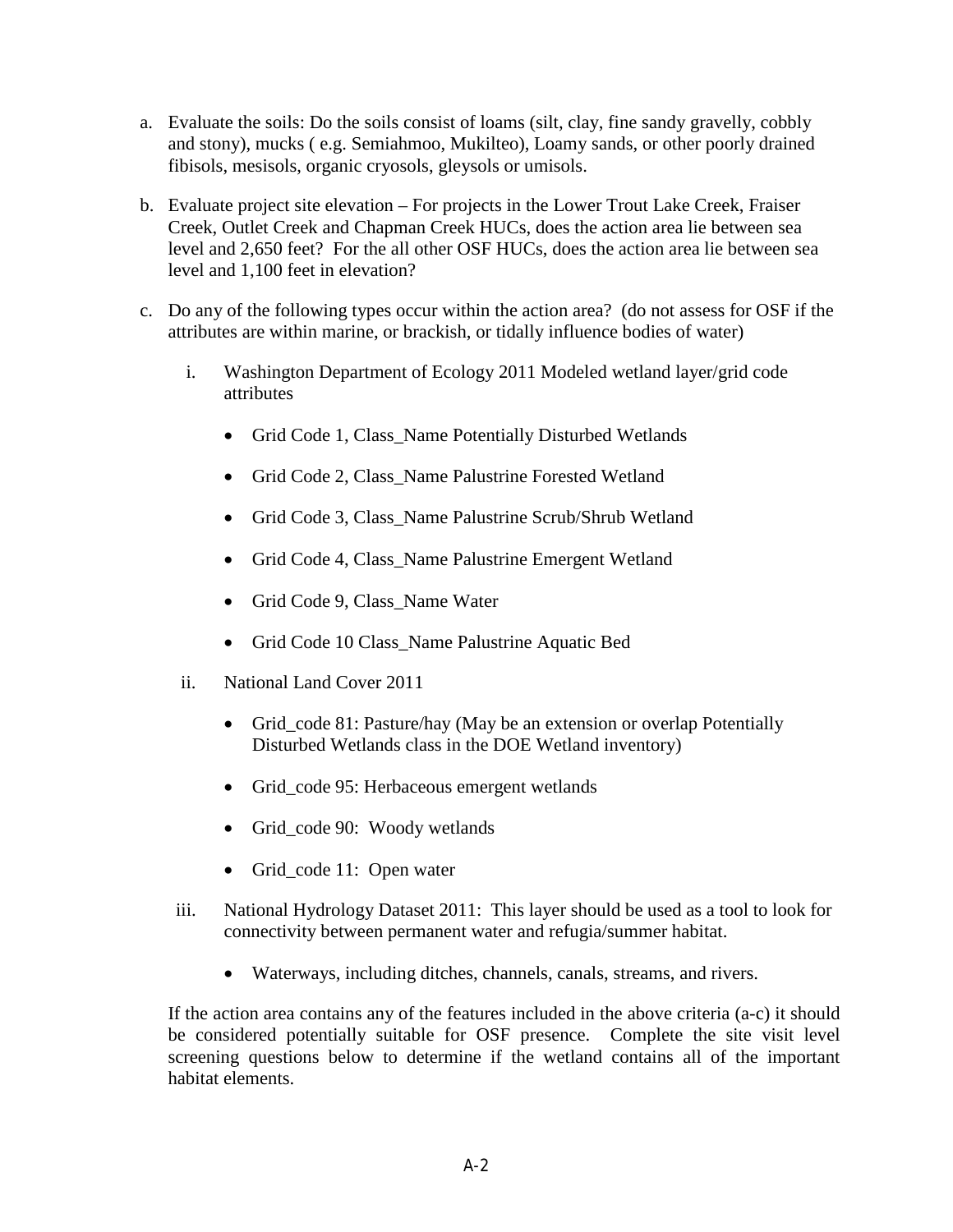## Critical Habitat Primary Constituent Elements

PCE 1—Nonbreeding (N), Breeding (B), Rearing (R), and Overwintering Habitat (O). Ephemeral or permanent bodies of fresh water, including, but not limited to natural or manmade ponds, springs, lakes, slow-moving streams, or pools within or oxbows adjacent to streams, canals, and ditches, that have one or more of the following characteristics:

- Inundated for a minimum of 4 months per year  $(B, R)$  (timing varies by elevation but may begin as early as February and last as long as September);
- Inundated from October through March (O);
- If ephemeral, areas are hydrologically connected by surface water flow to a permanent water body (e.g., pools, springs, ponds, lakes, streams, canals, or ditches) (B, R);
- Shallow water areas (less than or equal to 30 centimeters (12 inches), or water of this depth over vegetation in deeper water (B, R);
- Total surface area with less than 50 percent vegetative cover  $(N)$ ;
- Gradual topographic gradient (less than 3 percent slope) from shallow water toward deeper, permanent water (B, R);
- Herbaceous wetland vegetation (i.e., emergent, submergent, and floating-leaved aquatic plants), or vegetation that can structurally mimic emergent wetland vegetation through manipulation (B, R);
- Shallow water areas with high solar exposure or low (short) canopy cover  $(B, R)$ ;
- An absence or low density of nonnative predators  $(B, R, N)$

PCE 2—Aquatic movement corridors. Ephemeral or permanent bodies of fresh water that have one or more of the following characteristics:

- Less than or equal to 3.1 mi (5 km) linear distance from breeding areas;
- Impediment free (including, but not limited to, hard barriers such as dams, impassable culverts, lack of water, or biological barriers such as abundant predators, or lack of refugia from predators).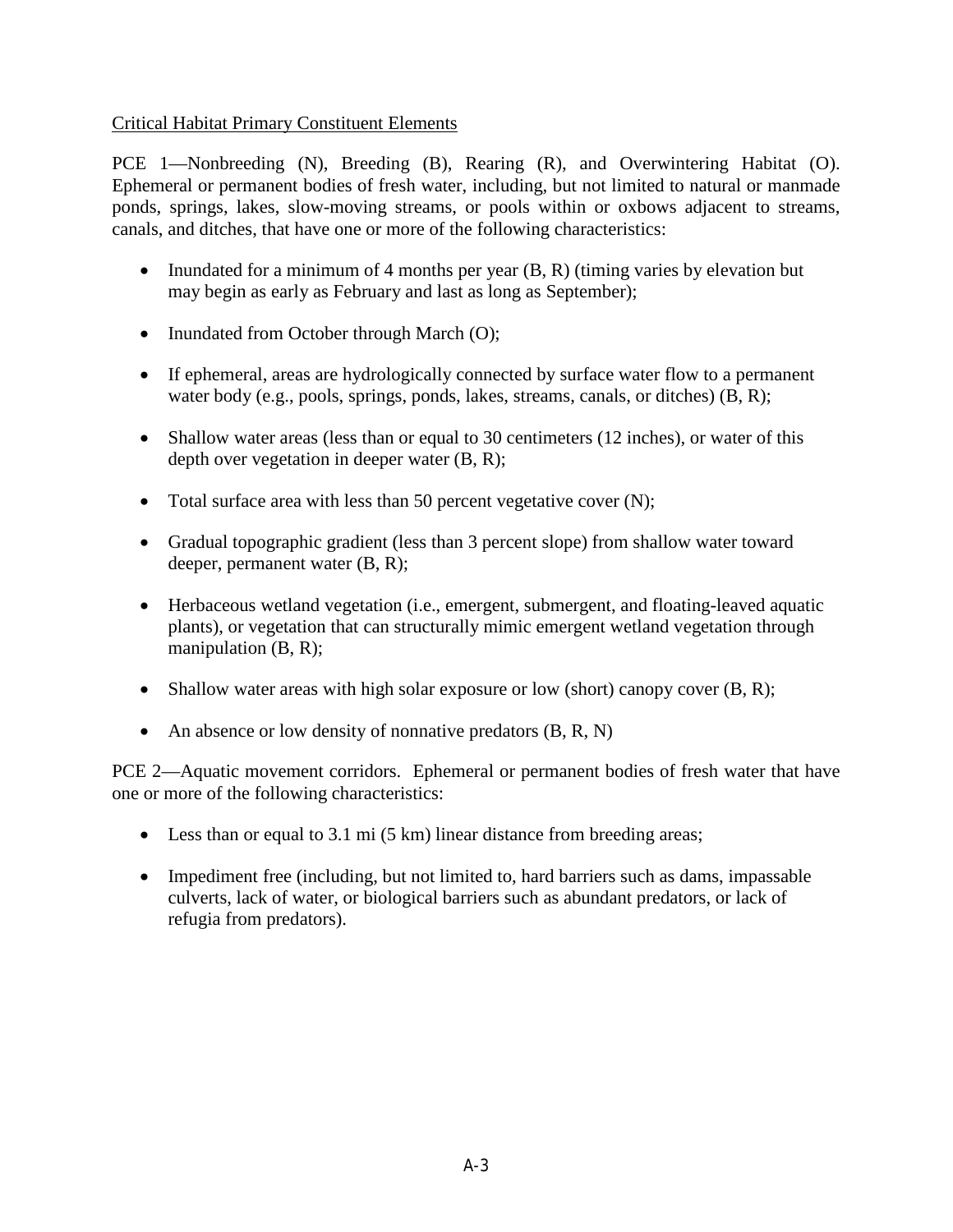PCE 3—Refugia habitat. Nonbreeding, breeding, rearing, or overwintering habitat or aquatic movement corridors with habitat characteristics (e.g., dense vegetation and/or an abundance of woody debris) that provide refugia from predators (e.g., nonnative fish or bullfrogs).

#### On-Site Screening Model

During the site visit, screen the action area. Screen the action area to determine the type of OSF habitat: breeding, summer or winter habitat that may be present. All three habitat types do not need to be present within the action area for the area to be considered suitable to support OSF. If WSDOT does not have right of entry to these areas, field screening may not be possible. In access limited scenarios, conduct a visual survey of the area to be best of the personnel's ability.

- a. Evaluate the action area for Breeding habitat
	- i. Contains low gradient shallows with extensive areas < 12 inches deep.
	- ii. Inundated for at least 5 weeks during late winter/early spring, starting as early as February.
	- iii. Dominated by (constituting > 50% of existing vegetative cover) emergent wetland vegetation. Ideal vegetation cover would be plants such as *Carex, Eleocharis, Juncus, Sparganuim, Spiraea, Potamogeton, Scirpus, Utricularia, Ranunculus*, filamentous algae, and native grasses, but which may also contain subdominant vegetation of other plant species having an upright submergent or emergent growth form. However, most OSF occupied areas are dominated by reed canarygrass (*Phalaris*<sup>1</sup>), therefore, do not discount this vegetation type as breeding habitat.
	- iv. Have > 10% plant coverage of bottom substrate, primarily in submergent and emergent growth forms. Reed canary-grass may be being managed to replicate short, emergent vegetation.
	- v. Have low surface and above-water canopy closure in the form of woody stemmed shrubs and trees, excepting the margins (within 50 ft of open expanses) of deciduous forest stands where leaf-out occurs after egg-laying<sup>3</sup>, and,
	- vi. Remain connected to summer-season habitat by still or slow moving surface waters<sup>2</sup> until post hatching in an average year. This period will be  $5-8$  weeks from the date of egg deposition, and will usually occur by June 30 in an average year.

Note that in some watersheds, occupied breeding habitat has been planted with trees and shrubs as wetland mitigation. These habitats may continue to be occupied but may not meet all of the criteria in this screen.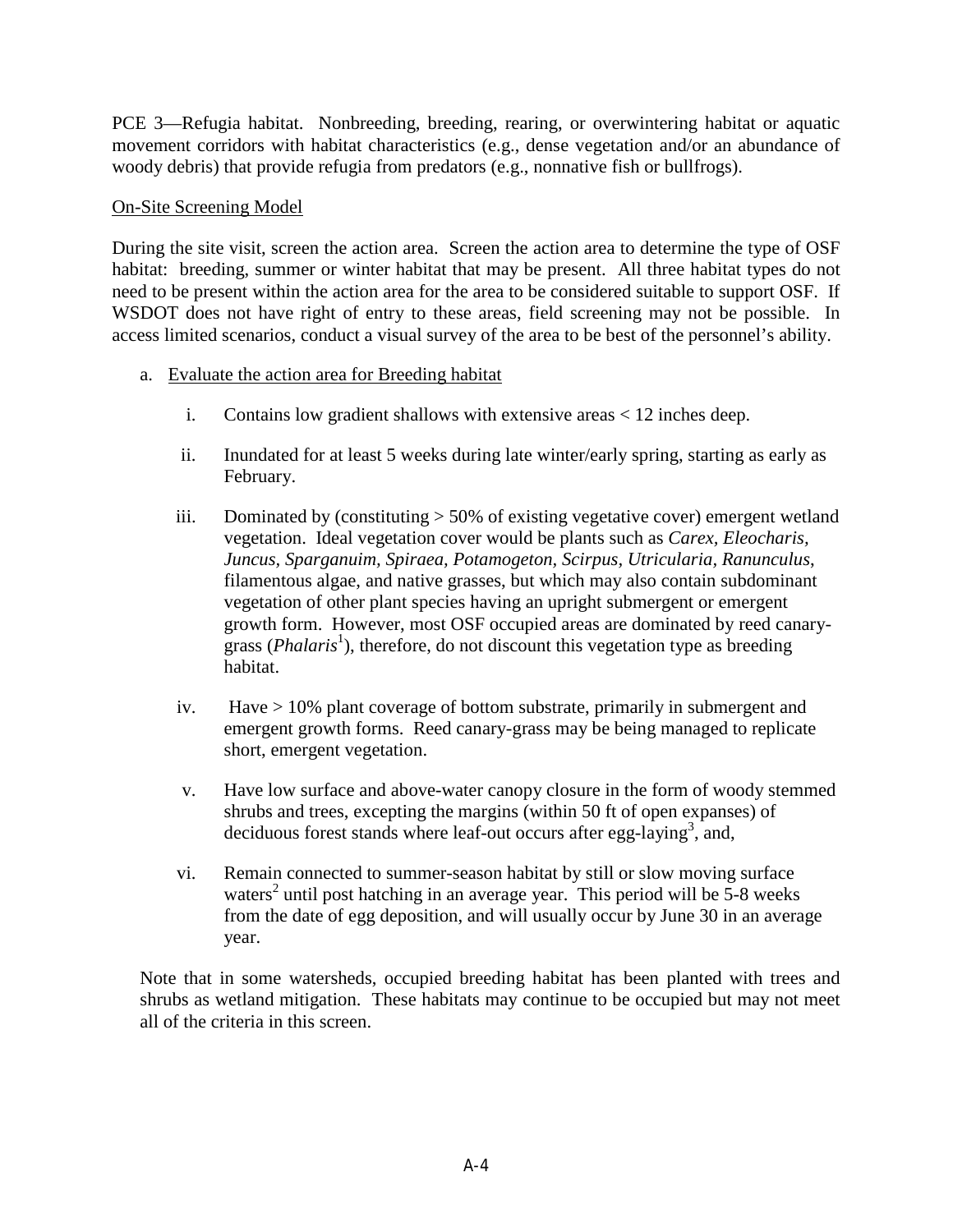- b. Evaluate the action area for suitable summer season features.
	- i. Contains persistent (perennial) lentic pools, ditches, canals, or slow moving rivers, that:
		- Have emergent, floating or submergent wetland vegetation growth forms. (Note they will use reed canary-grass dominated systems)
		- May have Palustrine forested vegetation including *Spiraea, Salix* or *Alnus* in shrub or tree form or upland shrub-tree form vegetation present and within a distance that provides at least partial shading.
		- Are/become connected via suitable surface water to winter habitat during the fall.
- c. Evaluate the site for Winter habitat.
	- i. Contains ponded, pooled or channeled areas of either lotic or lentic water that:
		- Exceed 6" in depth.
		- Have some combination of aquatic bed, emergent and scrub shrub vegetation present and intermixed with unconsolidated bottom habitat.
		- Are not scoured (scoured  $=$  having flows capable of removing rooted vegetation or re-arranging distribution of large- grained sand and gravel substrates) by winter storm-related flows during an average year.) (Cowardin et al 1997)
		- Inundated from at least October through March
		- If site elevation is such that ice cap persists for  $> 1-2$  weeks during an average winter, then in channel flow or springs/ upwelling must be present.

Document your findings in the BA/PBA and use the information from the screening tools to support your effect determination.

## References

The following site has good pictures of OSF and their habitat, along with calls. <<http://www.californiaherps.com/noncal/northwest/nwfrogs/pages/r.pretiosa.html>>.

Germaine, S.S. and B.L. Cosentino. 2004 Screening Model for Determining Likelihood of Site Occupancy by Oregon Spotted Frogs (*Rana pretiosa*) in Washington State. Final Report. Washington Department of Fish and Wildlife, Olympia Washington, USA.

Bohannon, J. D. Gay, C. Johnson, M. Widner, and C. Bauman. 2012. Oregon Spotted Frog presence surveys in Skagit and Whatcom Counties, WA. Final Report. USFWS Region 1 and Washington Department of Fish and Wildlife, Olympia, WA USA.